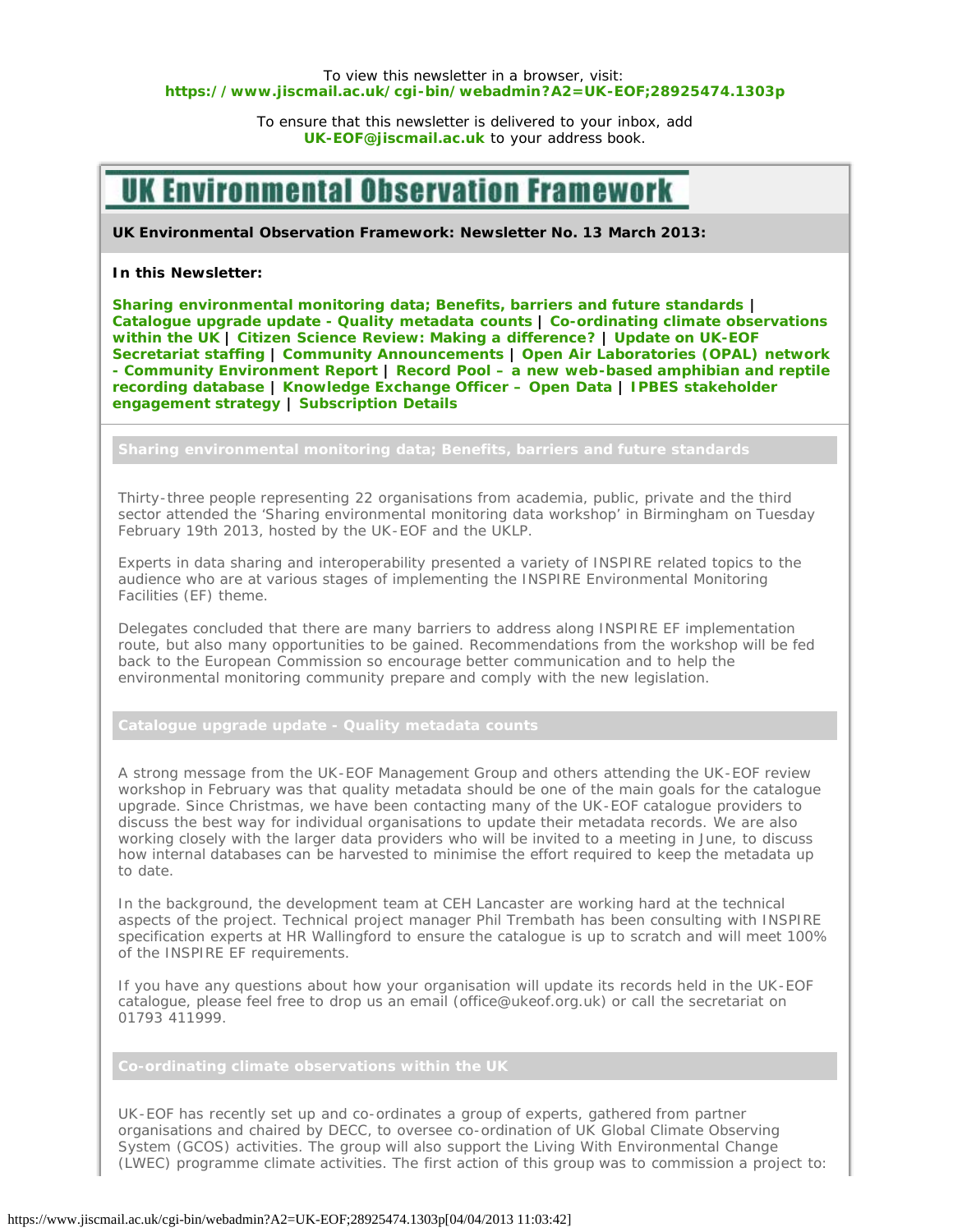- provide a review of UK observations that relate to climate science and risk assessment;
- collate information on what the data are actually being used for;

• disseminate the relevant standards and assess whether the data are being collected in a way that meets international climate standards.

Team Projects Ltd has been awarded the contract, which will report in July.

<span id="page-1-0"></span>

The outputs from the UK-EOF commissioned project 'Understanding Citizen Science and Environmental Monitoring' have been extremely well received, with the UK-EOF and the contractors Centre for Ecology and Hydrology and the Natural History Museum notching up record web hits and downloads of the Guide (http://www.ukeof.org.uk/documents/guide-to-citizen-science.pdf) and Report (http://www.ukeof.org.uk/documents/understanding-citizen-science.pdf).. The article on the Citizen Science Guide stayed in the top three stories on BBC News online Science and Environment pages for 48 hours, and has generated lots of interest, including invitations to address a range of audiences with an interest in citizen science.

We are trying to capture some of this enthusiasm, to guide us with our next steps in this area. If you read the Guide or Report, we would love to hear from you – how has the information been useful to you and your organisation? What have you done differently as a result? Did we miss anything? If you have any comments, please contact us by email: office@ukeof.org.uk or call Andrea at the secretariat on 01793 411799.

<span id="page-1-1"></span>

The UK-EOF secretariat is once more at full capacity, constituting a team leader (Helen Beadman), three project managers (Sophie Isaacs; Andrea Turner; Amber Vater), and admin support (Mark Hopkins). Andrea, Amber and Mark work part-time with UK-EOF.

- New members

Mark Hopkins joined the UK-EOF team in January 2013 from the Natural Environment Research Council. Mark will provide admin support for all team members. Mark previously originated from BT, where he enjoyed responsibility for the logistics introduction of Broadband into the company.

Sophie Isaacs joined the UK-EOF team as Project Manager in February. She will lead on projects including finding monitoring efficiencies through coincidence mapping, and will provide secretariat support to the UK-EOF Management Group. Sophie joins UK-EOF from ORCA, a marine conservation charity.

- Goodbyes

Sonny Rathod left the secretariat in January to take up a promotion with the Biotechnology and Biological Sciences Research Council.

Ellen McKelvey left the secretariat in January to work in Records Management with the Natural Environment Research Council.

<span id="page-1-2"></span>

<span id="page-1-3"></span>

Over the past five years, more than half a million people from towns and cities up and down the country have been exploring their local green spaces as part of the OPAL project.

Many participants were carrying out a nature survey for the very first time and have provided important data about biodiversity, including information about some places never sampled before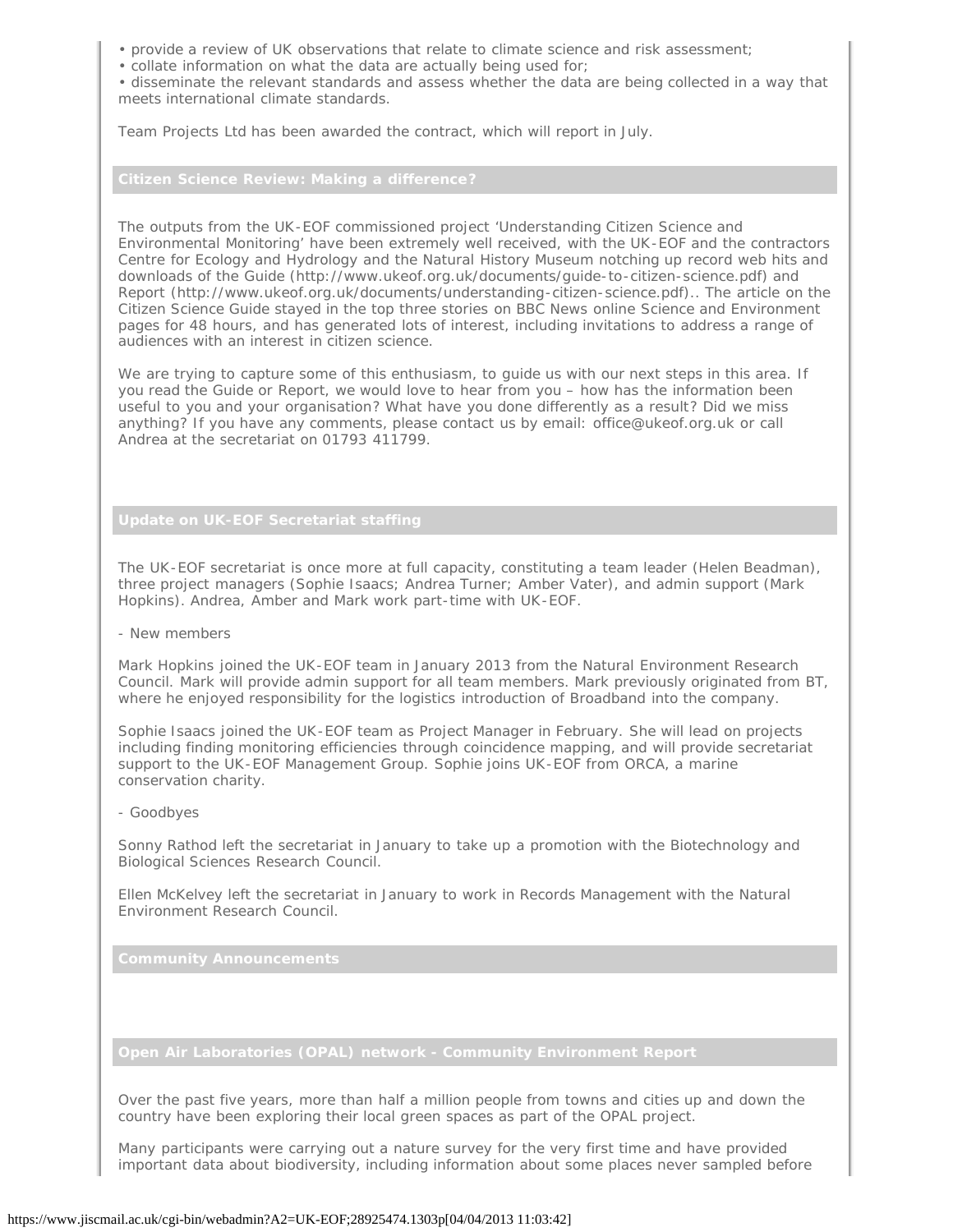by scientists. The interim findings of the project have been published in OPAL's Community Environment Report: www.opalexplorenature.org/CEreport

Inspired by the recording activities of their National network of volunteer groups around the UK, Amphibian and Reptile Groups of the UK (ARG UK) have launched a national web based amphibian and reptile recording database. Supported by on-line and downloadable species Identification Guides, the database will provide an excellent resource for monitoring native populations for the purposes of conservation and ecology.

Add your records to the ARG UK Record Pool at: www.arguk.org/recording

<span id="page-2-1"></span>

Applications are invited for the post of Knowledge Exchange Officer (Open Data) in the Research Council UK funded Horizon Digital Economy Research Institute at the University of Nottingham. The role may be conducted in the UK from outside Nottingham due to the level of anticipated travel and engagement with organisations in southern England. The successful candidate will be responsible for initiating, fostering and supporting knowledge exchange activities in the area of open data, relating to the current data.gov.uk programme and any future appropriate programmes. They will build links regionally, nationally and internationally with relevant policy makers, key centres and groups working on the open data agenda, local authorities and other bodies, businesses and academics who have an interest in this area. Through these interactions, the role-holder will build networks and collaborations with a view to growing the reputation of Horizon in this area, generating case studies for Horizon research, and opportunities for consultancy activities and research funding.

Further details and online application at: http://www.nottingham.ac.uk/jobs/currentvacancies/ref/CE11327S

<span id="page-2-0"></span>

The International Union for Conservation of Nature (IUCN) and the International Council for Science (ICSU), would like to bring your attention to the opportunity to contribute to the development of the Intergovernmental Science-Policy Platform on Biodiversity and Ecosystem Services (IPBES) stakeholder engagement strategy. IUCN and ICSU were invited by the first session of the IPBES Plenary (IPBES-1) to work in consultation with stakeholders, including indigenous peoples and local communities and the private sector, on the preparation of a draft stakeholder engagement strategy that will support the implementation of the IPBES work programme. Further background information on stakeholder engagement in IPBES is available in the attached note. The short survey is available online at: http://www.surveymonkey.com/s/MBTN7SG

<span id="page-2-2"></span>

You are subscribed to UK Environmental Observations Framework: Newsletter No. 13 March 2013. To unsubscribe, visit:

**[https://WWW.JISCMAIL.AC.UK/cgi-bin/webadmin?SUBED1=uk-eof&A=1](https://www.jiscmail.ac.uk/cgi-bin/webadmin?SUBED1=uk-eof&A=1)**

Polaris House North Star Avenue Swindon SN2 1EU

01793 411513 **[office@ukeof.org.uk](mailto:office@ukeof.org.uk) <http://www.ukeof.org.uk/>**